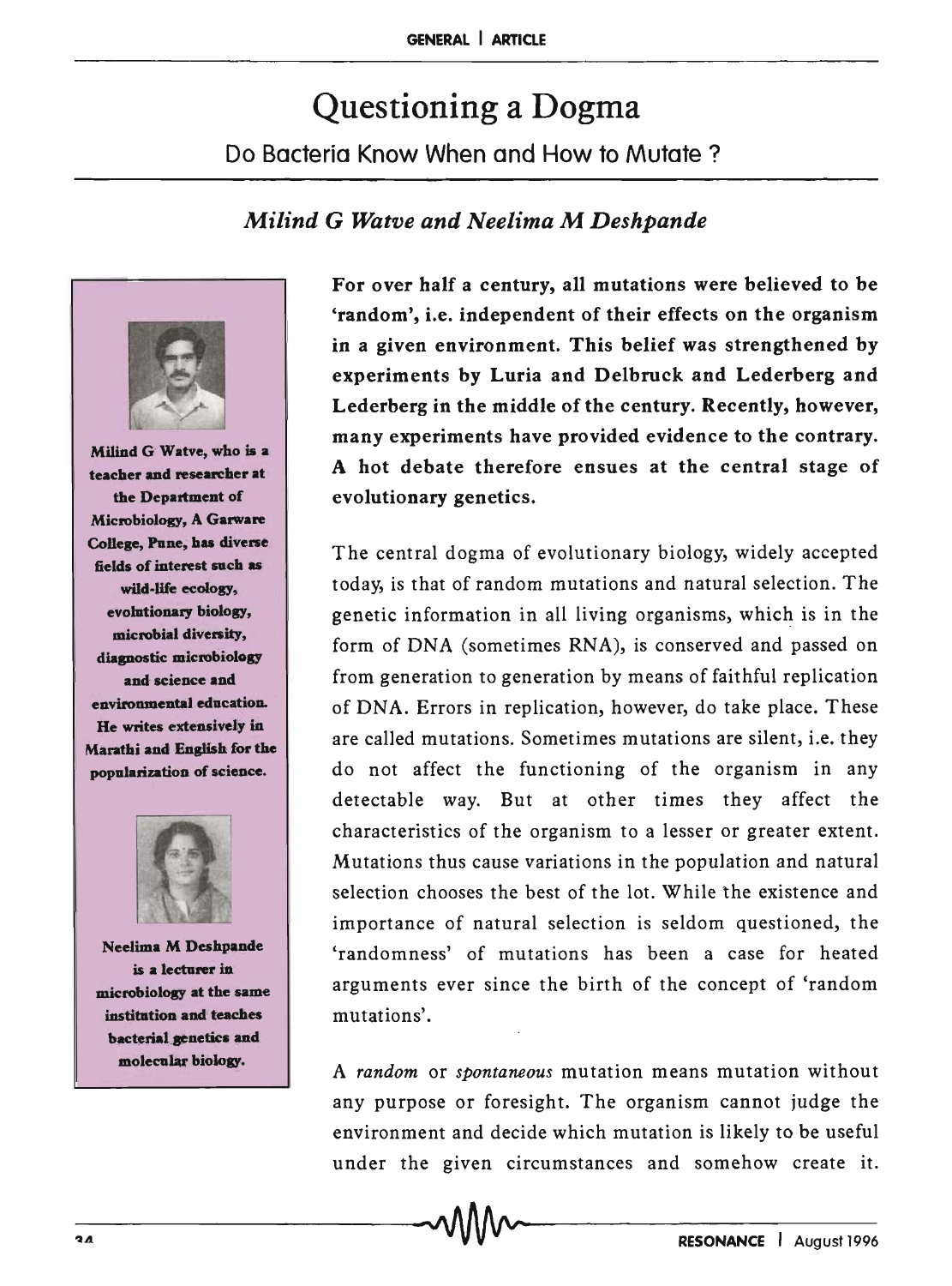Undergraduate students and teachers often conceive of spontaneous mutations as the ones that take place in the absence of a mutagenic agent. This definition is problematic and should be abandoned. If mutations are only errors of replication, they have to be random according to this definition. People have however always found it difficult to believe that the basis of the process that has given rise to systems as complex as the human being is nothing but random errors. Are we humans the result of random errors? Doesn't it sound ridiculous? Neo-Darwinists such as Richard Dawkins have strongly and effectively defended the random mutation - natural selection dogma and argued that such a seemingly simple process can indeed give rise to extremely complex organizations.

An alternative school, popularly called 'Lamarckian' (after Jean Baptiste de Lamarck 1744-1829) believed that organisms adapt to their environment by changing themselves and these changes are inherited. One can definitely smell a purpose or foresight in the Lamarckian argument. Today there are few takers for this notion. But Lamarckian thought has always played the role of a potential challenger to Darwinian thought. The experiments which turned the opinion strongly in favour of Darwinism were those by Luria and Delbruck, and Lederberg and Lederberg.

# **The Spontaneous Mutation Strongholds**

Luria and Delbruck took cultures of a bacterial species, *Escherichia coli,* which were sensitive to the bacteriophage Tl. If one plates a bacterial culture onto a nutrient gel along with a bacteriophage, the phage will kill the sensitive bacteria. Only the resistant ones can grow and form visible colonies. This is a tricky situation. There is no way to know whether a cell is resistant to the given phage unless it is plated in presence of the phage. Therefore there is no simple way to Undergraduate students and teachers'often conceive of spontaneous mutations as the ones that take place in the absence of a mutagenic agent. This definition is problematic and should be abandoned. People have always found it difficult to believe that the basis of the process that has given rise to systems as complex as the human being is nothing but random errors.

Lamarckian thought has always played the role of a potential challenger to Darwinian thought.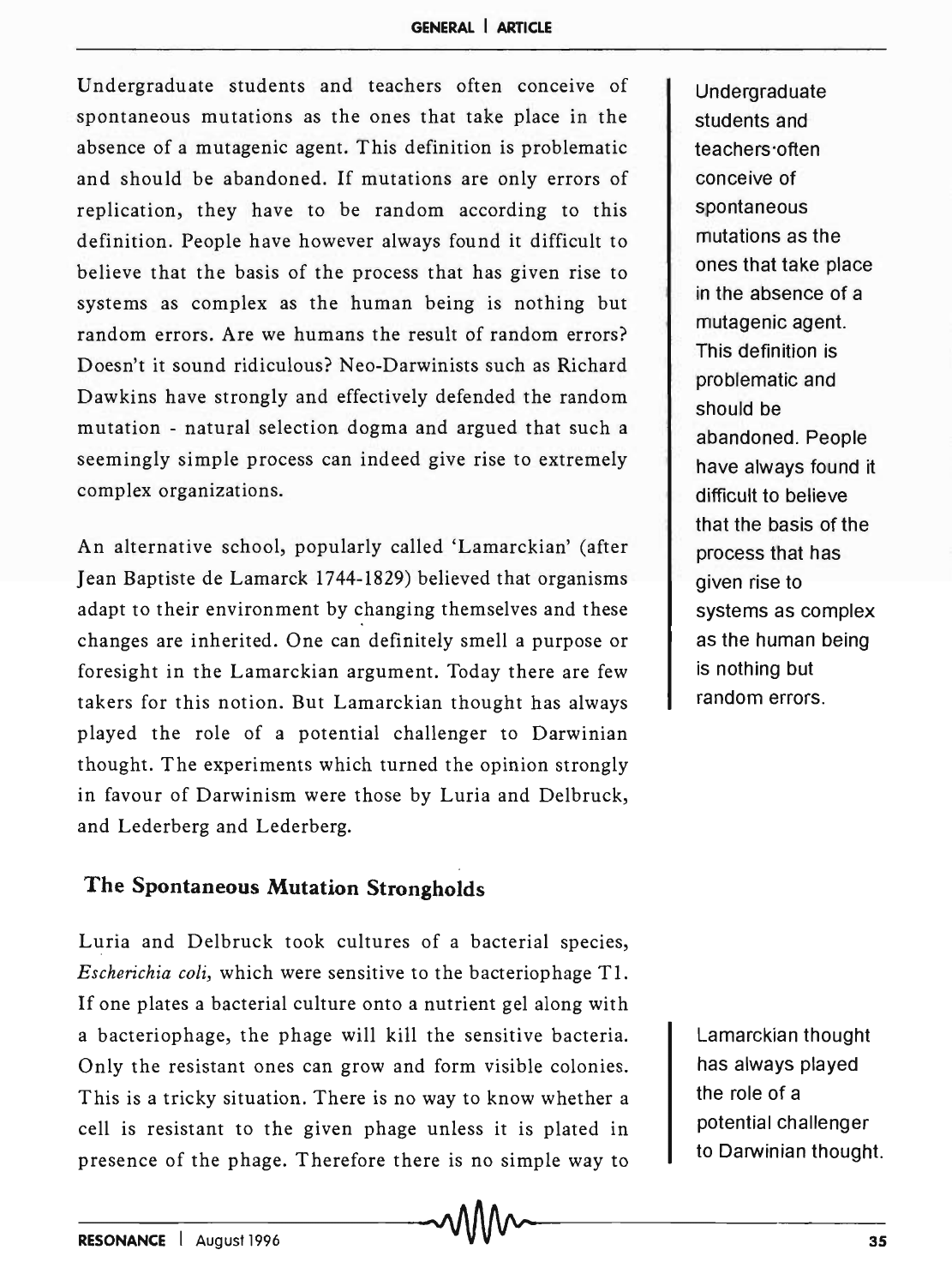know whether a mutation conferring resistance has occurred before or after exposure to the phage. Luria and Delbruck made complex statistical arguments to support the hypothesis that mutations had taken place before exposure to the phage. They divided one culture of *Escherichia coli* (culture A) into many small test tubes and incubated them overnight to allow the cells to multiply for several generations. Another culture  $(culture B)$  that was not divided into aliquots was simultaneously incubated. After incubation the contents of each tube were plated out along with the phage. Culture B was also plated a number of times with the phage. The number of colonies on the plates containing the phage, i.e. the number of phage-resistant mutants was counted after incubation.

The results obtained by Luria and Delbruck supported the spontaneous mutation hypothesis.

The experimenters reasoned that if resistance developed after exposure to the phage, then the number of resistant mutants in each plate should remain more or less the same. On the other hand if mutations occurred before plating out, they may have occurred at any point in time, that is randomly during incubation. Some of the plates may show very few or no mutants. Some of the others, (aptly called 'jackpots') where mutations might have occurred early would have a large number of mutants, as mutants grow exponentially *(Box* 1). Thus after plating, one will observe large variations or 'fluctuations' in the number of colonies in culture A. The undivided set B works as a control in which smaller variations in the number of mutant colonies in different plates are expected since the mutants can be distributed randomly. In statistical jargon, the number of mutants in set B will show Poisson distribution, whereas those in set A will show a highly aggregated frequency distribution.

The results obtained by Luria and Delbruck supported the spontaneous mutation hypothesis since the distribution in the case of culture A was highly aggregated *(Box* 1). The kind of distribution generated is often referred to as Luria Delbruck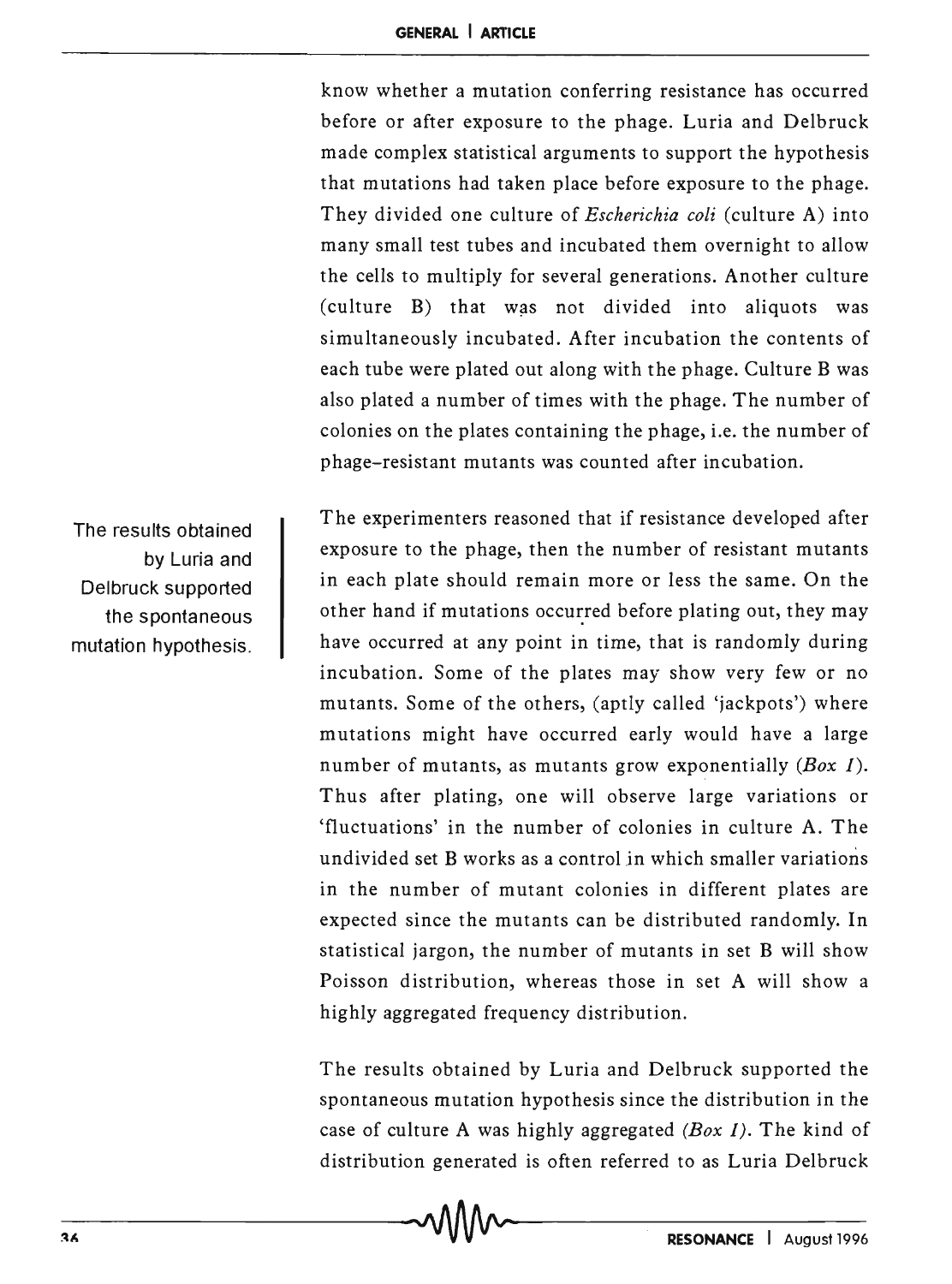| <b>Culture A</b>            | <b>Culture B</b>                                    |
|-----------------------------|-----------------------------------------------------|
| (small individual cultures) | (samples from large culture)                        |
| 1                           | 14                                                  |
| $\mathbf 0$                 | 15                                                  |
| 3                           | 13                                                  |
| 0                           | 21                                                  |
| $\mathbf 0$                 | 15                                                  |
| 5                           | 14                                                  |
| $\mathbf 0$                 | 26                                                  |
| 5                           | 16                                                  |
| $\mathbf 0$                 | 20                                                  |
| 6                           | 13                                                  |
| 107                         | mean = $16.7$                                       |
| 0                           | variance = $15$                                     |
| 0                           |                                                     |
| $\mathbf 0$                 |                                                     |
| 1<br>16                     | In culture B, as explained in the text, the         |
| 17                          | distribution follows Poisson, an important property |
| 18                          | of which is that the ratio of variance to mean is   |
| 19                          | approximately equal to 1. In the Luria-Delbruck     |
| 20                          |                                                     |
| 0                           | distribution seen in culture A, on the other hand,  |
| $\mathbf 0$                 | variance exceeds the mean several fold. The two     |
| 64                          | jackpots are clearly seen as 107 and 64             |
| $\Omega$                    | respectively.                                       |
| 35                          |                                                     |
| $mean = 11.4$               |                                                     |
| variance = $694$            |                                                     |

distribution. Even after half a century of its formulation, it is routinely used for the calculation of mutation rates in bacteria.

These arguments were rather too mathematical for most of the biologists and the most common reactions were either uncritical acceptance or uncritical rejection. Biologists were more convinced by the ingenious 'replica plating' technique developed by Lederberg and Lederberg about ten years later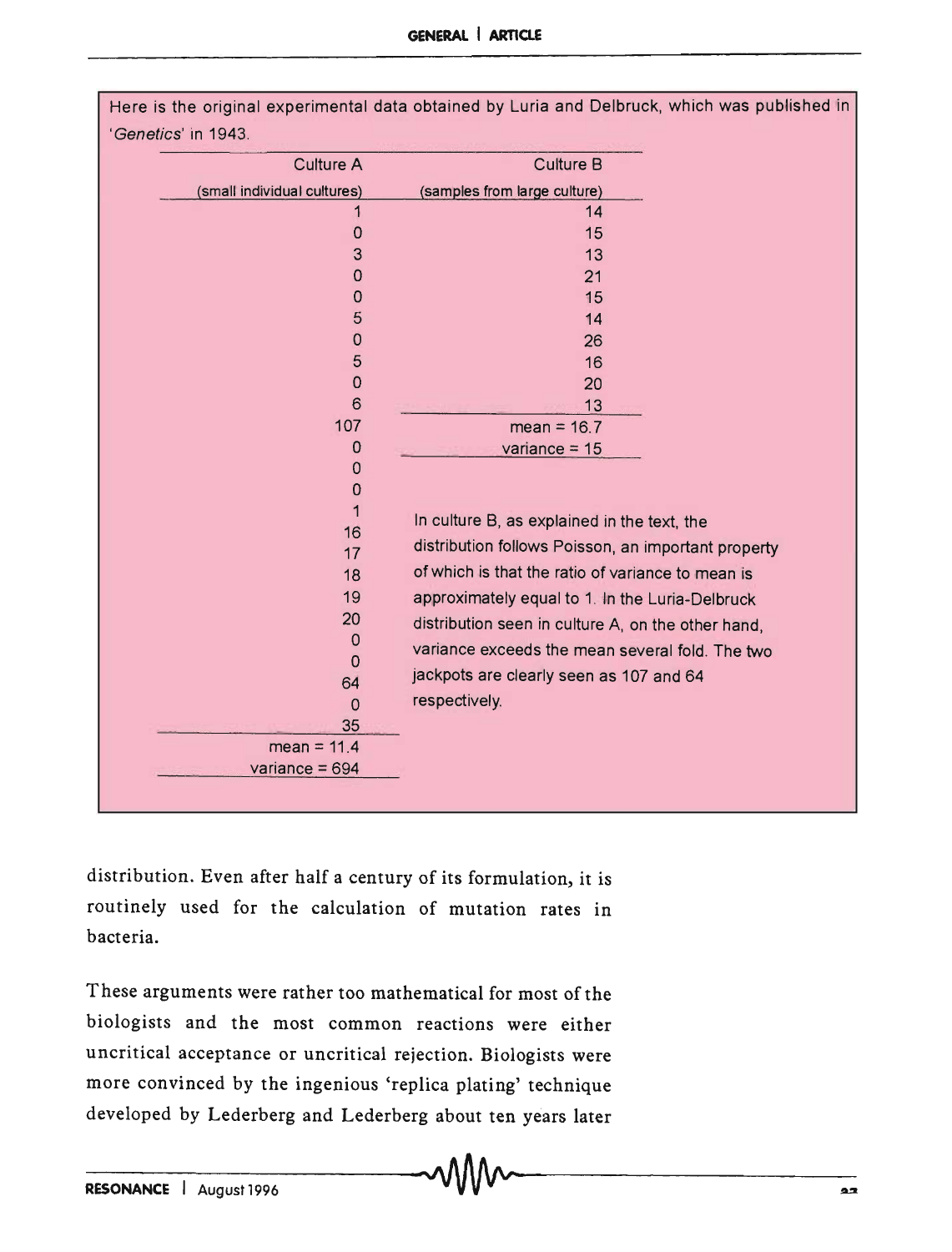

which made it possible to isolate mutants in pure culture without exposing them or their direct ancestors to a selective agent. Replica plating consists of simultaneously transferring a few cells each from all the colonies on a plate to another plate by means of a velveteen covered stamp pad. This replication of the master plate precisely preserves the geometric location of each colony. And that is the key point. If the master plate is non-selective and the replica plate contains the selective agent, sayan antibiotic, only the antibiotic-resistant mutants will grow on the replica plate. This means that the colonies on the master plate, at precisely the same locations, must be antibiotic-resistant mutants. These colonies can be picked up and subcultured. After a couple of repetitions of the procedure, one can be sure that there is an antibiotic-resistant mutant that has not been exposed to the antibiotic anytime. The bacteria we expose to the antibiotic are the siblings of these cells. This in essence is the bacteriological version of 'sib selection'. When one can get antibiotic-resistant mutants without exposure to the antibiotic, it means that mutations are not a response to the selective agent but they arise spontaneously.

Cairns et al found that what the Luria-Delbruck and the Lederberg experiments proved was only that at least some of the mutations were spontaneous. Their experiments did not prove that all mutations were spontaneous.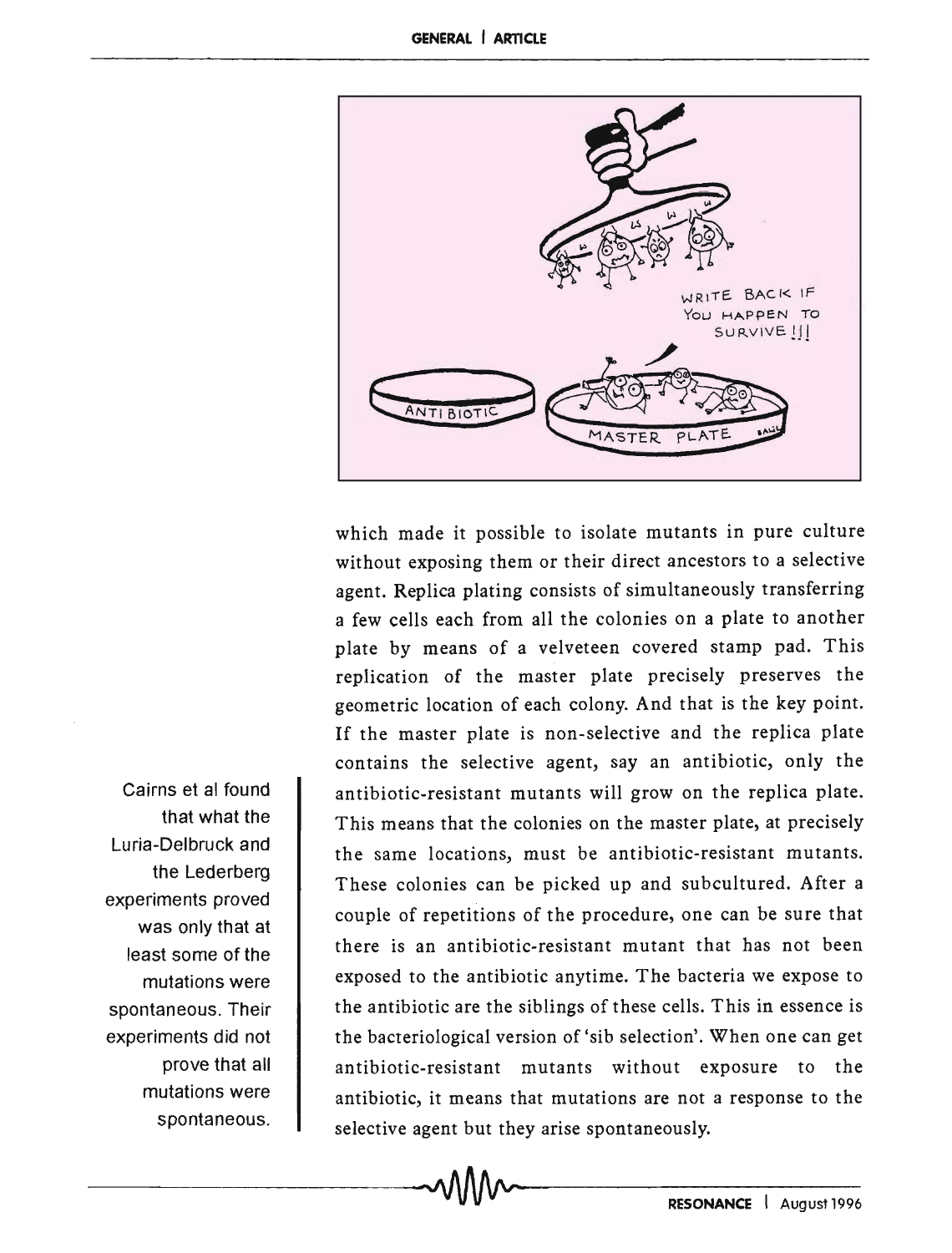These two celebrated experiments laid the foundations of bacterial genetics and their conclusions remained unchallenged for almost four decades. They became and remained the strongholds of neo-Darwinism. People believed that this was the final proof for all mutations being random. Little wonder therefore that a paper appearing in *Nature* in 1988 which challenged their conclusions stirred a hornet's nest.

### A Unicorn Appears

Cairns, Overbaugh and Miller, in their paper, argued that both Luria-Delbruck as well as the Lederbergs were unfair to *E. coli.* They did not allow the organisms to show what they could do if given a decent chance. Luria and Delbruck used a bacteriophage which would kill the cells instantly as a selective agent. We know today that a mutation conferring resistance to phage is expressed only after several generations, a phenomenon called *phenotypic lag.* Therefore even if mutants had appeared after exposure to the phage they wouldn't have survived. The same applies for resistance to many of the antibiotics including streptomycin which the Lederbergs had used. We can of course forgive Luria-Delbruck and the Lederbergs on the grounds that in the early 1940s they did not know the molecular mechanism of phage or antibiotic resistance. In the light of the ever-increasing knowledge of the molecular mechanisms of mutations, someone ought to have reexamined the experimental logic. When Cairns et al did that, they found that what the Luria-Delbruck and the Lederberg experiments proved was only that at least some of the mutations were spontaneous. Their experiments did not prove that all mutations were spontaneous.

Cairns et al then designed a different set of experiments. The statistical design of the experiment was similar to that of Luria-Delbruck, but instead of using a bacteriophage, they challenged E. *coli* with an environment that did not support the growth of the strain but did not kill it instantly. Now the

That was simply great. Not only did the organisms know when they needed to mutate, they also knew which gene to mutate.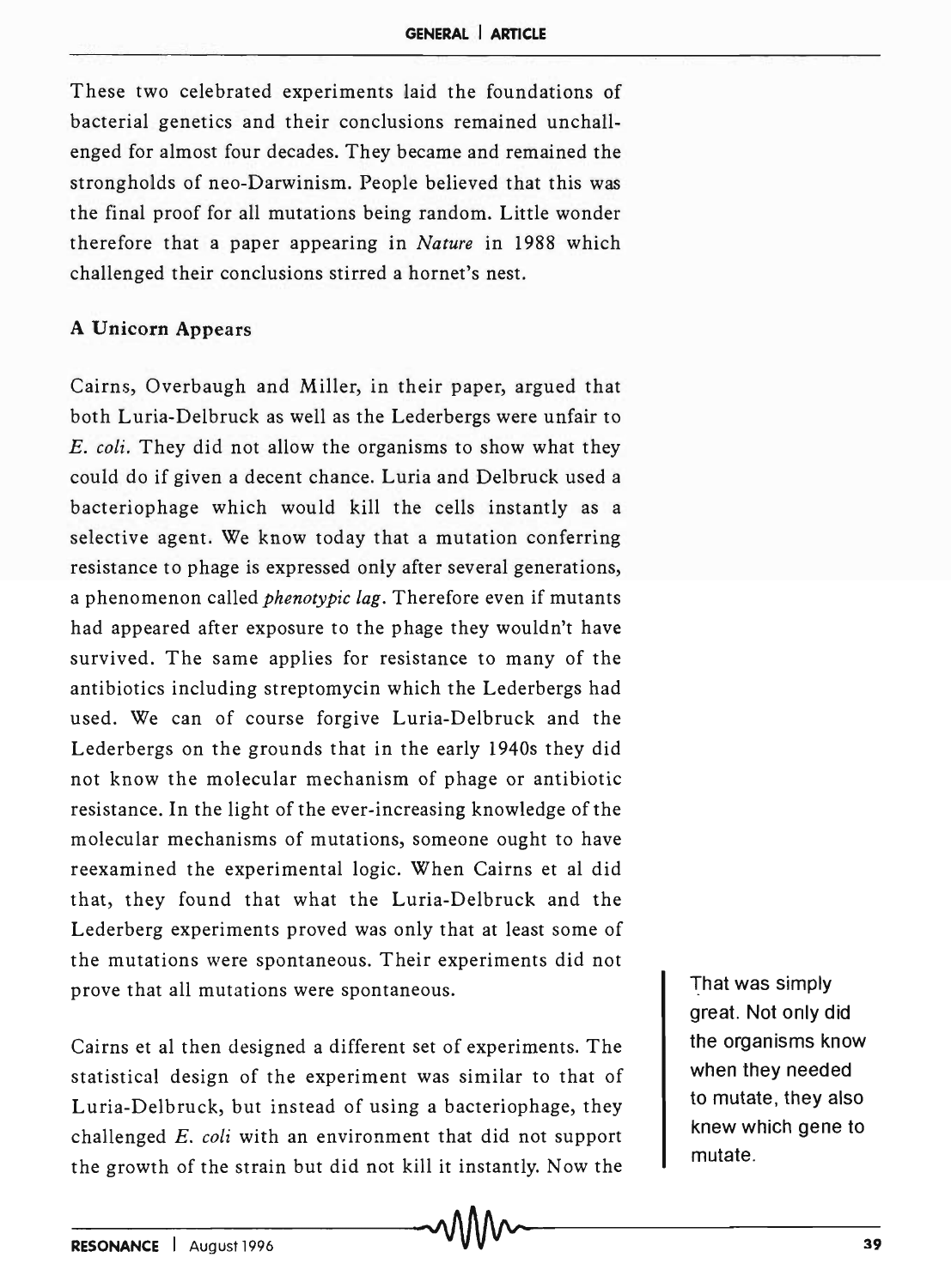So unorthodox and unexpected was Cairns' report that Stahl called it "A Unicorn in the Garden",

cells had ample time to sense the environment and develop the appropriate mutations, if at all they had the capacity to do so. Here the culture used was a mutant of *E. coli* unable to utilize lactose (called lac- ) and it was plated on a medium containing lactose as the only source of food. Now if mutations that reverted back to lac<sup>+</sup> arose as a result of exposure to lactose, their frequency distribution should have been Poisson. On the other hand if mutations took place before starvation, one would get a Luria-Delbruck distribution. What Cairns et al actually obtained was a composite distribution indicating that both types of mutations might be taking place. The revertant colonies did not appear all at once but accumulated slowly over a period of more than a week. Every day new mutant colonies were observed on the plates suggesting that the starving cells were still mutating after a few days of incubation. Further studies on the rates of specific mutations showed that under the above conditions the rate of lac<sup>-</sup> to lac<sup>+</sup> mutation had specifically increased. Rates of other mutations which offered no selective advantage did not so increase. That was simply great. Not only did the organisms know when they needed to mutate, they also knew which gene to mutate.

This came as a shock. Franklin Stahl, in the same volume of *Nature* exclaimed, "What's up? Can bacteria really direct their mutational processes? Did bacteria discover 'directed mutagenesis' before the genetic engineers did?" So unorthodox and unexpected was Cairns' report that Stahl called it "A Unicorn in the Garden".

# The First Wave of Reactions

Needless to say the paper created a sensation. A tide of reactions appeared in subsequent issues of *Nature.* A few researchers had noted similar observations before, which had confused them. They became bold and supported Cairns et al.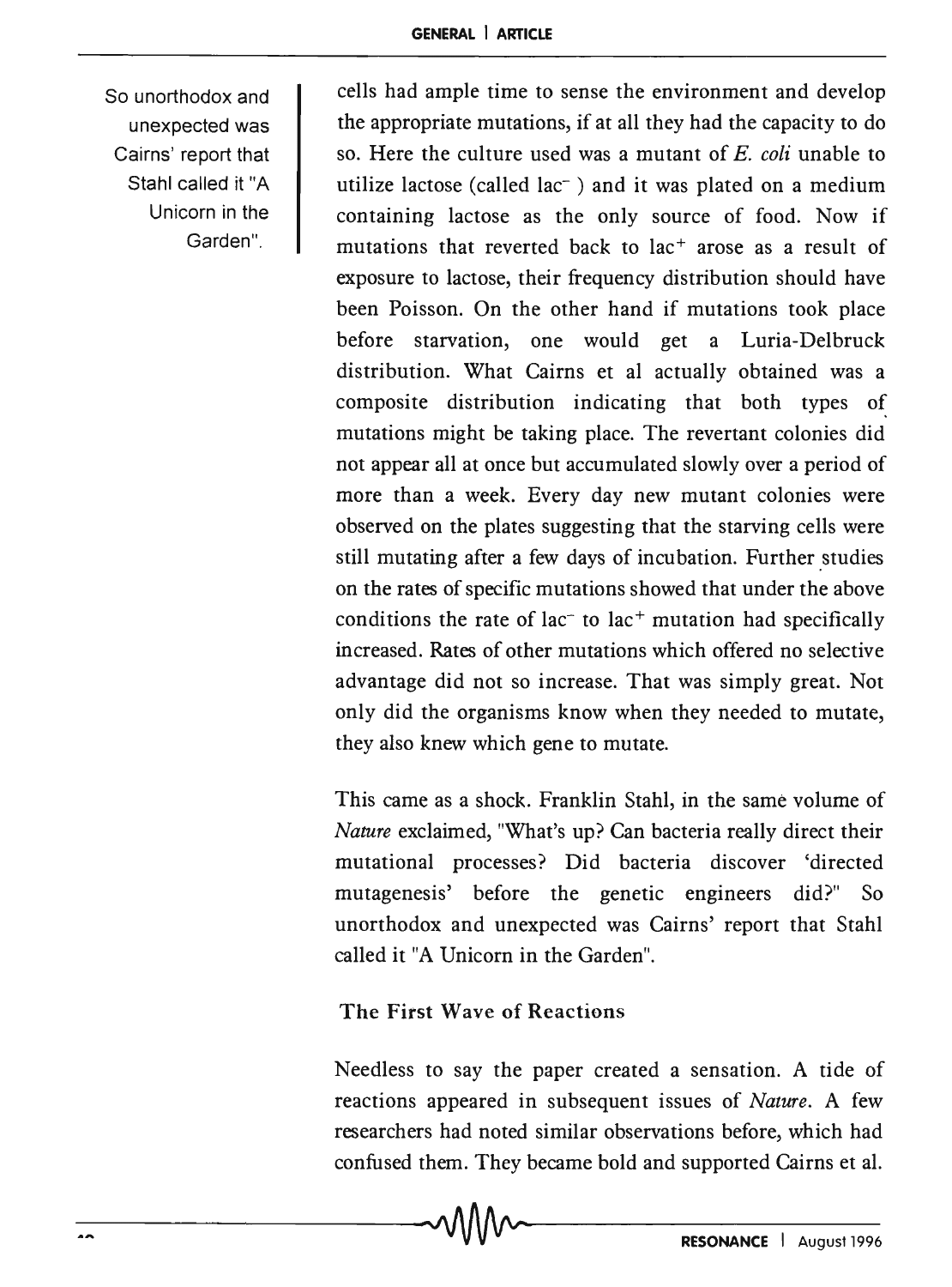#### **GENERAL I ARTICLE**

A host of others were skeptical and found many loopholes in the experimental design and also suggested alternative explanations for the results. Cairns' experiments did have some loopholes and the possibility of alternative explanations. If, for example, the growth rate of mutants was considerably lower than the wild type, an apparently composite distribution like the one obtained by Cairns et al is possible. It was also pointed out that the lac<sup>-</sup> cells might be exhibiting slow growth on the lactose medium either because the mutant was leaky or because the lactose was impure. The resultant replication of DNA might allow accumulation of mutants. What might have really bothered the critics were the philosophical implications rather than the experimental design. Did the results support Lamarckism or any modified version of it? Or could the interpretation still be made within the framework of neo-Darwinism? The debate continued. This was but natural. Whenever a team of researchers reports something dramatically different from an existing paradigm it has to pass every scrutiny from all the skeptics of the world.

But the results were reproducible. Confirmation of the findings followed from several laboratories. Leading among them was Barry Hall. Hall not only confirmed earlier results but tried to improve the experimental design in order to remove all the loopholes pointed out by the critics. Hall also made it clear that the phenomenon, which by now was variously named as 'directed', 'adaptive' or 'Cairnsian' mutation was not confined to the lactose locus but worked as well for a number of different loci and a number of different kinds of mutations many of them involving 'cryptic genes'. Cryptic genes are genes that are normally silent. In order to make these genes active, a specific mutational event is needed. In the case of the cryptic cellobiose utilization operon of  $E$ . *coli* it was seen that the frequency of a point mutation that activates the operon was high in an environment in which the gene product was needed.

Whenever a team of researchers reports something dramatically different from an existing paradigm it has to pass every scrutiny from all the skeptics of the world.